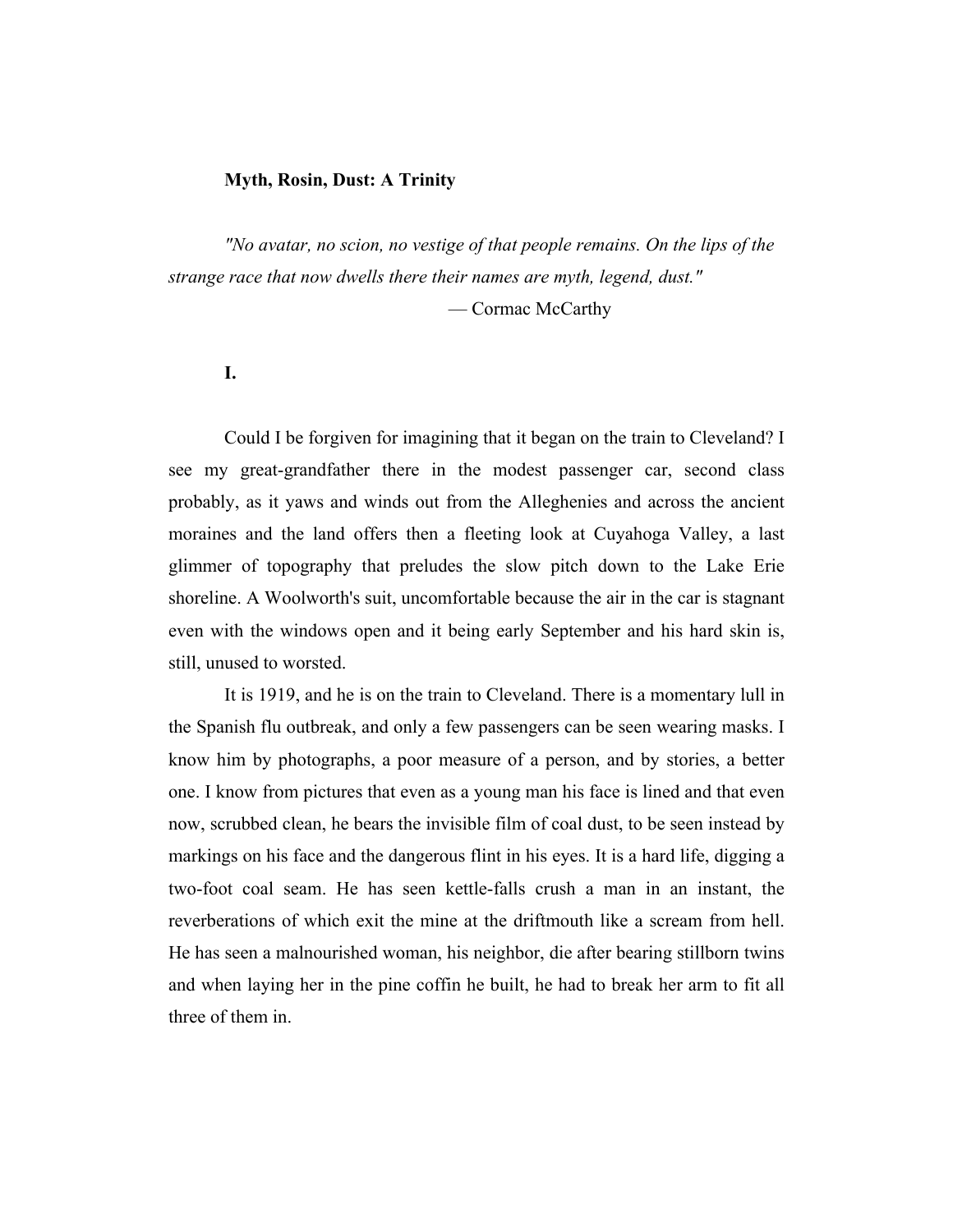I imagine, without proof, that he believes this is why. He believes in unionization, the collective staking of fortunes, because without it there is no fortune. There is only fracture: lonesomeness in the wilderness.

I point to his name, right there, on the delegate list. United Mine Workers of America District 23 Local 3340, Varilla, Kentucky. It is he, and he alone, representing the county at the national convention. The war is over; demand for coal is down. Prospects have darkened.

He shares my name. Or, more rightly, I share his.

We construct myths by that which is left behind. But he was once there, flesh and blood and rage and love. He was once there, sitting alone on the train to Cleveland.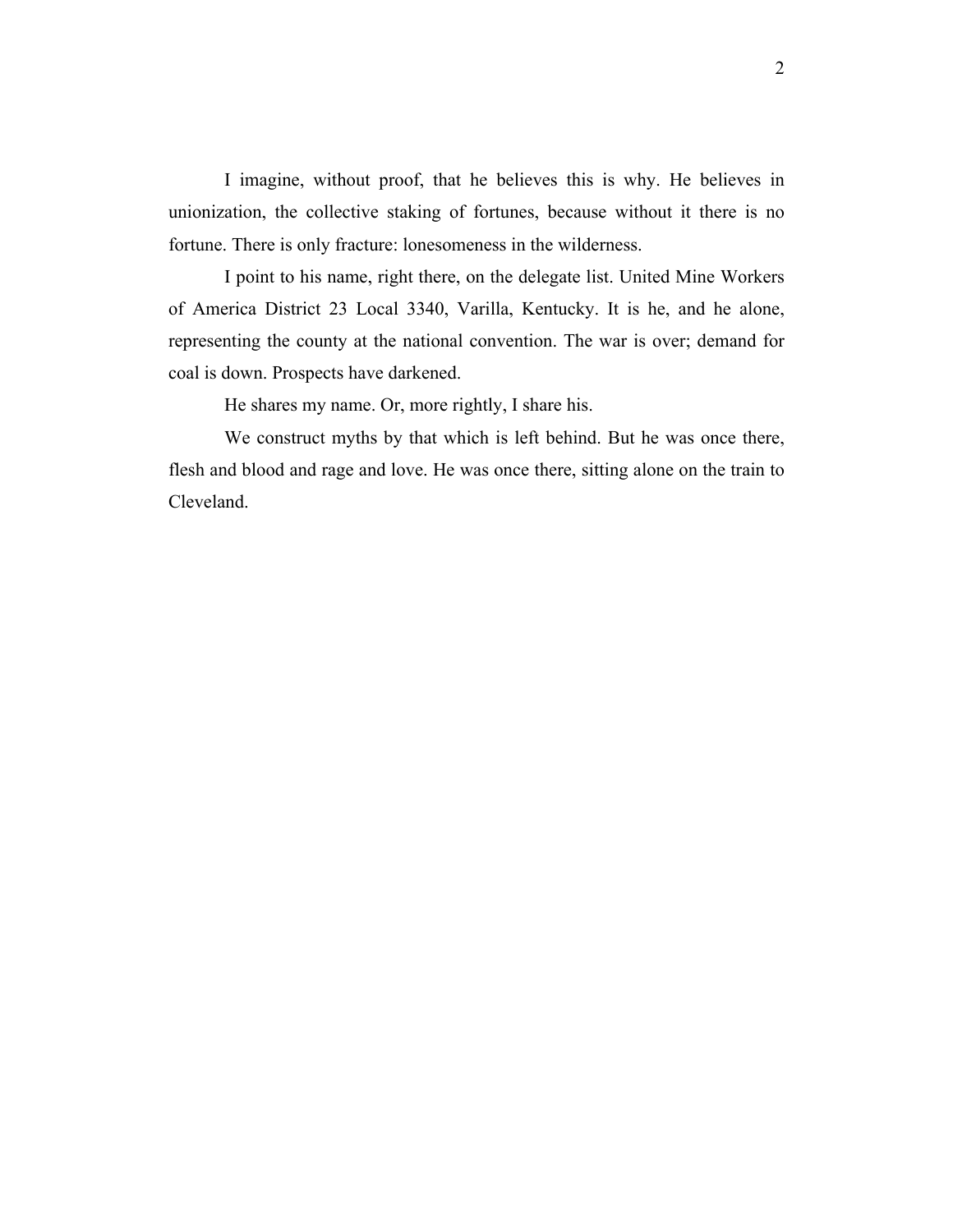**II.**

I had played banjo for many years, teaching myself the syncopated, bluesy eastern Kentucky style of folk music. Then, I picked up the fiddle. This began with a cheap piece, something ordered online and constructed from horrifyingly inexpensive laminate or — heaven forbid — plastic, and I remember: When I ran the brand new bow over the strings it made no sound, a caesura of where sound should be, the way a good knife slices noiselessly through a steak.

A physics lesson: The bow's sound on the strings occurs via infinitesimal skips caused by friction. This is made possible by adding rosin to the bow hair, which when dragged across the string surface catches and relents, causing the string to vibrate and emit tone. Rosin, a miracle. A translucent orb, which melts on a stovetop but fractures at room temperature like a beer bottle. I think of pine pitch stuck to my hands as a child, the way it catches skin at the slightest brush, how it persists in a way water and soap can't persuade. I learned early on to rub dirt on those spots to take away the tack.

Rosin, one might say, is a kind of antilubricant, a hurdle to optimization and mechanical efficiency. It enables beauty, in the proper hands, beauty abetted by obstruction. And then in due course even obstruction falls away, the friction dissolves into itself, and the fiddle sings.

Months later, I bought another violin, apparently made in a factory in Germany around the time my great-grandfather took the train to Cleveland. It might have, at one time, been held and played by someone much like him. The violin was again priced modestly, given its poor condition — a luthier at a boutique violin shop told me it would cost more to fix than it was worth. That it was a losing proposition. We seemed to differ on the very nature of value. I left without spending a cent on the fiddle's repair. In fact, I deemed, it didn't need it. It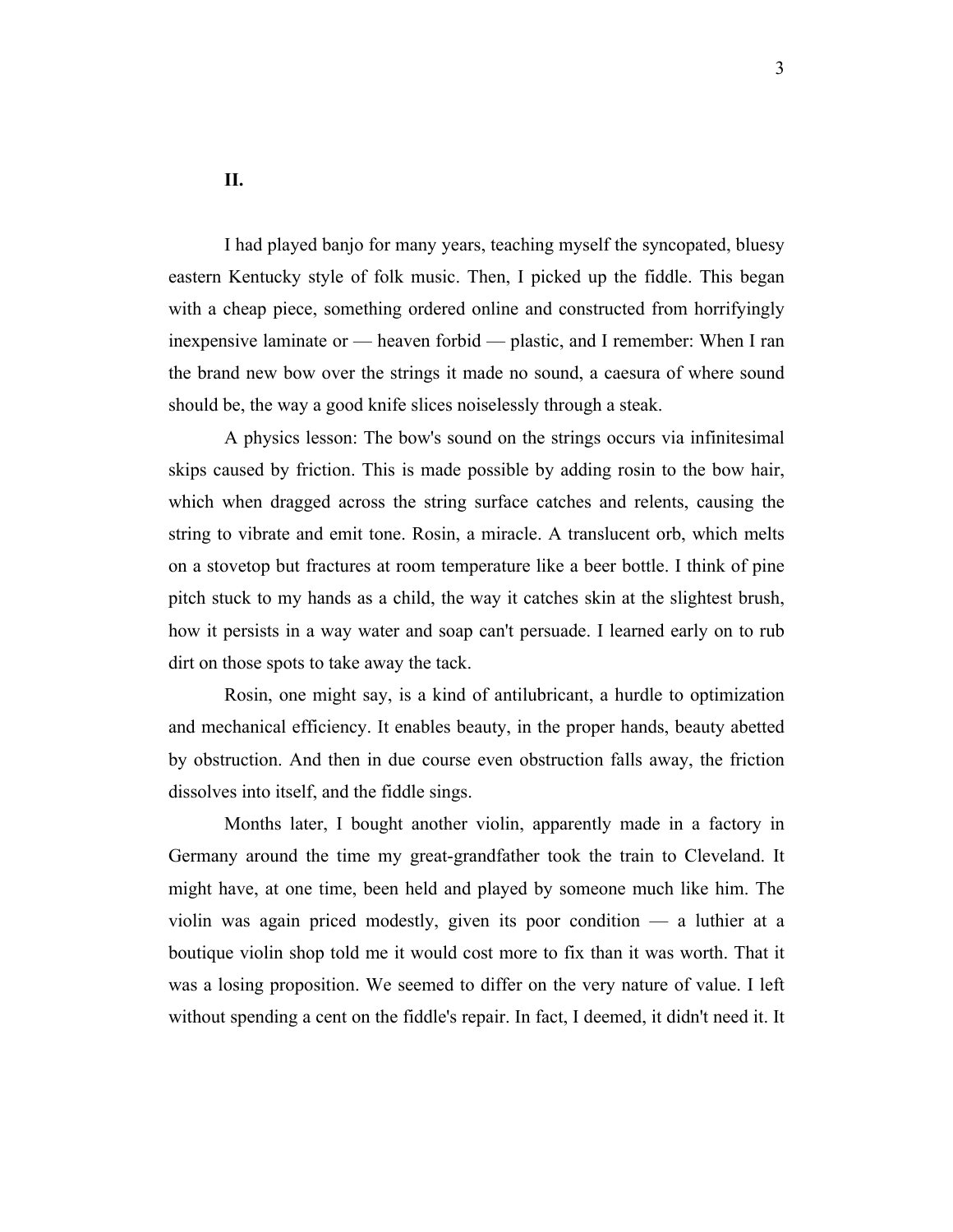made noise, I knew, noise that even in my hands was sonorous, supple, good, and right.

This essay will not be a study in the lapidary pursuit of grace through art. It will not trace my odyssey from nascent fiddle sawyer to virtuoso. (This, in fact, did not happen.) It won't be a hymn to practicing diligently, because I'm hardly a specimen of such. The fiddle resides mostly in a hard case cradled by felt and humidifier packs, because the air in Alberta is dry and because when I open the case the wood of the violin smells like a country church pew. I am transported.

Don't think of me in solemnity, cloistered away, a stony devotee of music. Instead, picture me in the attic room, fiddling.

# **III.**

In 2021, I think: Where does information come from, and how do we trust it? It floats like particles in the air. With too many to sift through.

#### **I.**

Years ago I began in earnest to write a novel concerned with the Harlan and Bell County War, a coal miner's strike in southeastern Kentucky that erupted in the early days of the Depression and ended violently, suppressed by a coalition of police, mine operators, and ordinary members of the citizenry. Sandwiched in a bituminous-rich valley between the long spines of Pine and Cumberland Mountains, which run parallel at a diagonal through the doleful, lonesome corners of Tennessee, Kentucky, and Virginia, the miners who resided there faced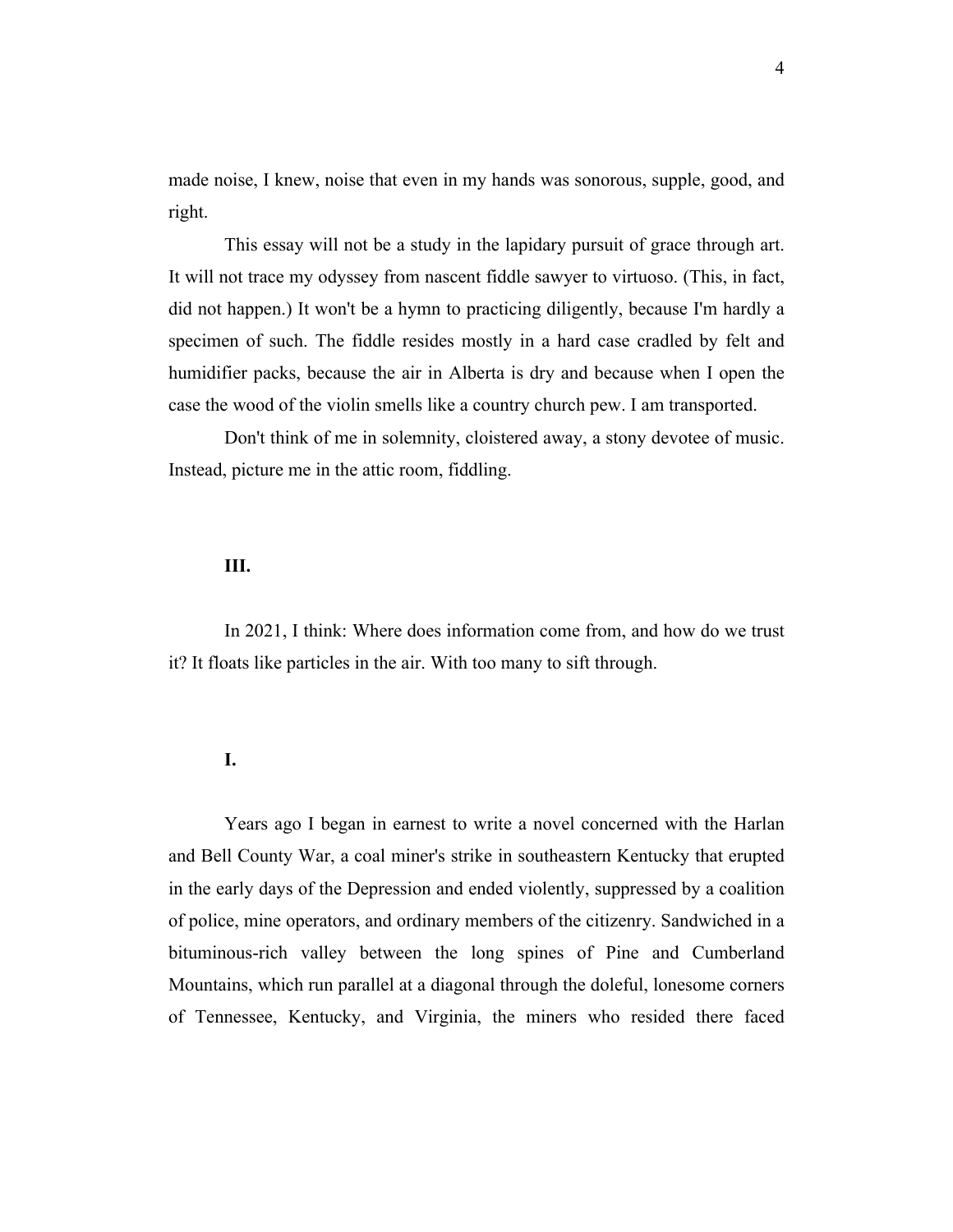unprecedented obstacles to unionization, and indeed were some of the only miners in the nation not to have cohesively organized by 1931.

We should not be lulled into ascribing primitivism to such a place. Middlesboro, Kentucky, the largest town in the vicinity, had a J.C. Penney (a Wal-Mart stands there now). Bell County had courthouses. It had a school board and restaurants and a wealth of slot machines, enough to earn the town the moniker "Little Vegas." Yet it is difficult to describe the hopeless conditions for much of the area's working class. Those lucky enough to own ramshackle houses on inherited land often had no electricity or running water. Miners who did not own property outright rented company-owned houses with their own bodies' labor, at a steep cost. Their children, weedy and malnourished, shat bloody in the ditches. The notorious scrip system, used to pay miners by tonnage in lieu of legal tender, kept them in an all-but-inescapable cycle of poverty and debt. By then, the UMWA's efforts to organize and strike in the area had been utterly stymied. John L. Lewis, the tyrannical, larger-than-life president of the union, was accused of simply representing, in all but name, the interests of mine operators and capitalism writ large.

Around mid-1931, a radical, more essentialist movement called the National Miners' Union began its creep into the Cumberland Valley, to the great consternation of authorities. The NMU had emerged from the Third Communist International in 1928, had swept through Pennsylvania's anthracite mining communities and, of note, held particular appeal for Black miners, who were among the most downtrodden.

And then the travails of the Cumberland Valley miners caught the attention of leftist writers and thinkers from the Northeast. There are names any student of American literature would know — Theodore Dreiser (the sun setting on his writing career, he had set himself to activism), Sherwood Anderson, John Dos Passos, among the last cohort of writers of pre-war social literature. They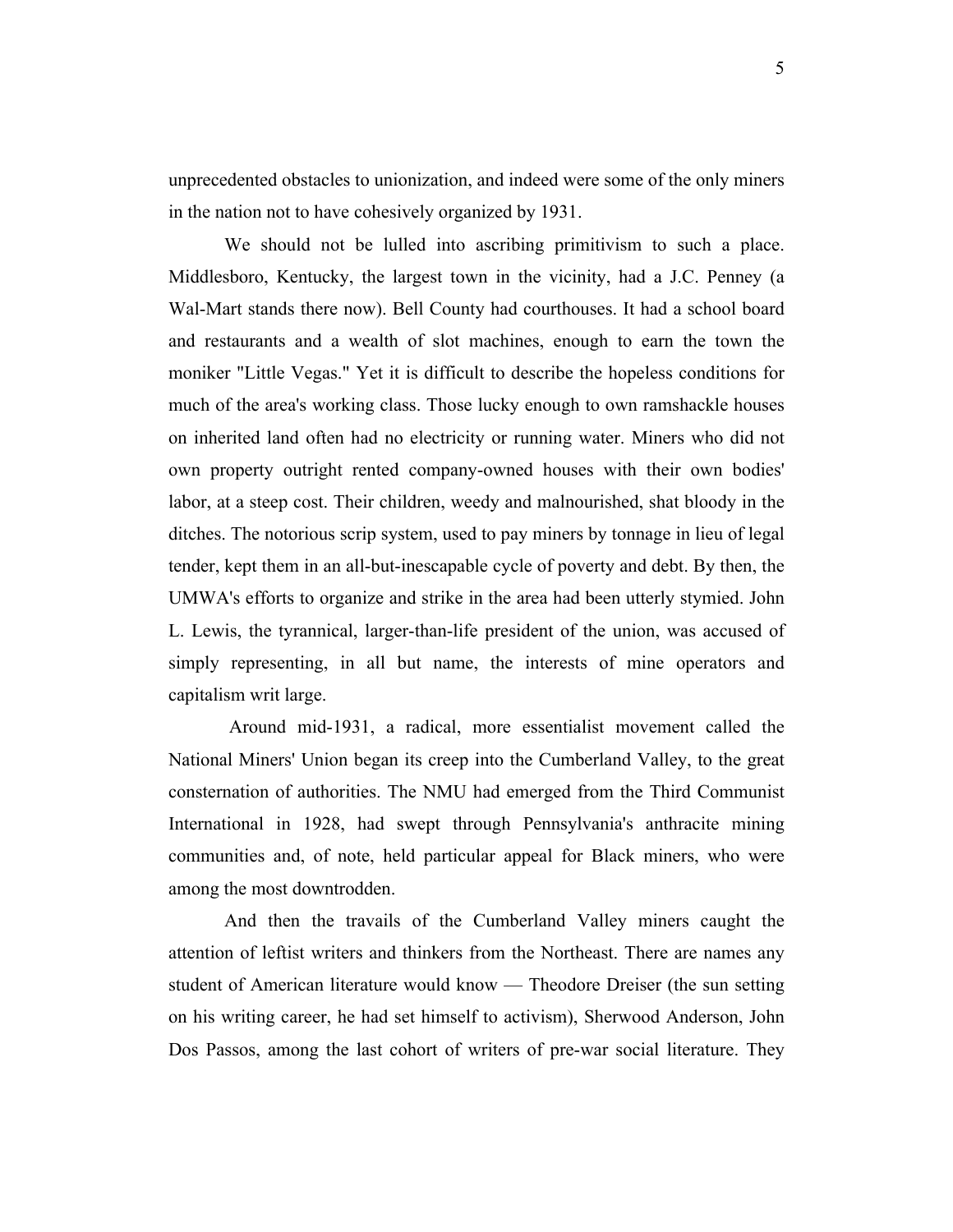gathered in drab New York taverns in the winter of that year to discuss what was to be done. The result was the National Committee for the Defense of Political Prisoners, which worked the levers of national media to raise awareness of miners' mistreatment, and bankrolled the bussing of students and other activists to eastern Kentucky to stand in solidarity on the picket lines (anticipating, by three decades, the Freedom Riders who ventured at great peril into the Deep South). Dreiser himself made the trip down, earning prompt charges of carpetbaggery by locals, who would just as soon have kept the situation a local affair. In November, someone leaned toothpicks against the door of Dreiser's room at the Hotel Continental in Pineville, KY, where he was suspected of staying with a woman to whom he was not married. When the toothpicks were observed to still be standing at sunup, Dreiser was booked on charges of adultery and cavalcaded, ignominiously, out of town. Within three months, nineteen-year-old Harry Simms, a labor organizer from Massachusetts, was murdered by police less than fifteen miles away.

## **II.**

I think Eudora Welty wrote the best depiction in literature of fiddling: *He had never examined a fiddle at all, and when she began to play it she frightened and dismayed him by her almost insect-like motions, the pensive antennae of her arms, her mask of a countenance. When she played she never blinked an eye. Her legs, fantastic in breeches, were separated slightly, and from her bent knees she swayed back and forth as if she were weaving the tunes with her body. The sharp odor of whisky moved with her.*

Churchgoing folks of the old days called it the devil's box, fearing all those latter-day Pandoras unleashing the weird, unearthly noises — studied or no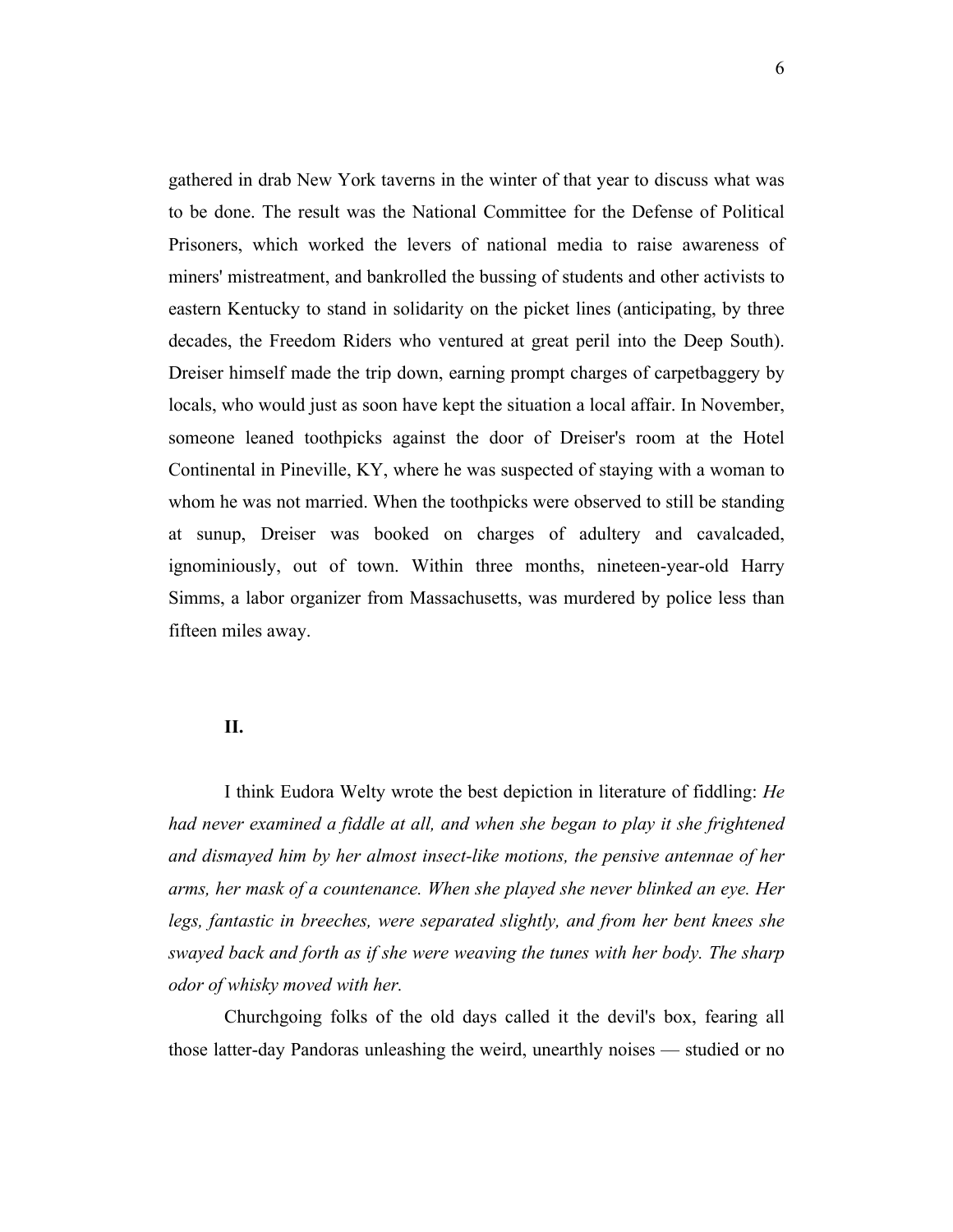— from inside the f-holes. It was said to change a person, to draw their very being away from the designs of God and to something more bestial. It made the feet wing and buck in perfect time across the puncheon floors of churches and community halls. It is plausible, given that most Appalachian dance music was pioneered by Black musicians, that much of this sentiment can be chalked to thinly veiled racism.

I am drawn to the idea of the body translated, sent into convulsions and tongues not by the Spirit but by the Flesh, the hypnotic swaying of the arm. Elbow up, I'm told. Wrist loose.

Kentucky fiddlers were known to have begun a phrase on an upbow, an unusual technique even for the customs of rural music. When I try it, it feels like skewering a butterfly to a pinboard; the comfortable correspondence of a downbow to the first beat is discarded for a wild, eruptive jab into the air. It pushes the tune into existence, gives it animus, like slapping the rump of a horse to set it on its way.

## **III.**

On Election Day in 2016, I watched the maps of eastern Kentucky and West Virginia blush deep red, and I stopped working on my novel for many months. I thought: The same regional forces that had repudiated the insinuations of New York City had just welcomed all of it and sent it to the White House, a contingency that did not track for me. Even suspending any political presumptions I had, and accounting for socioeconomic anxiety, I could not comprehend it. Had I so fundamentally misunderstood my people as to disqualify me from writing about them? Was I barred from telling even the stories of my family, whether lived in blood or merely in the imagination?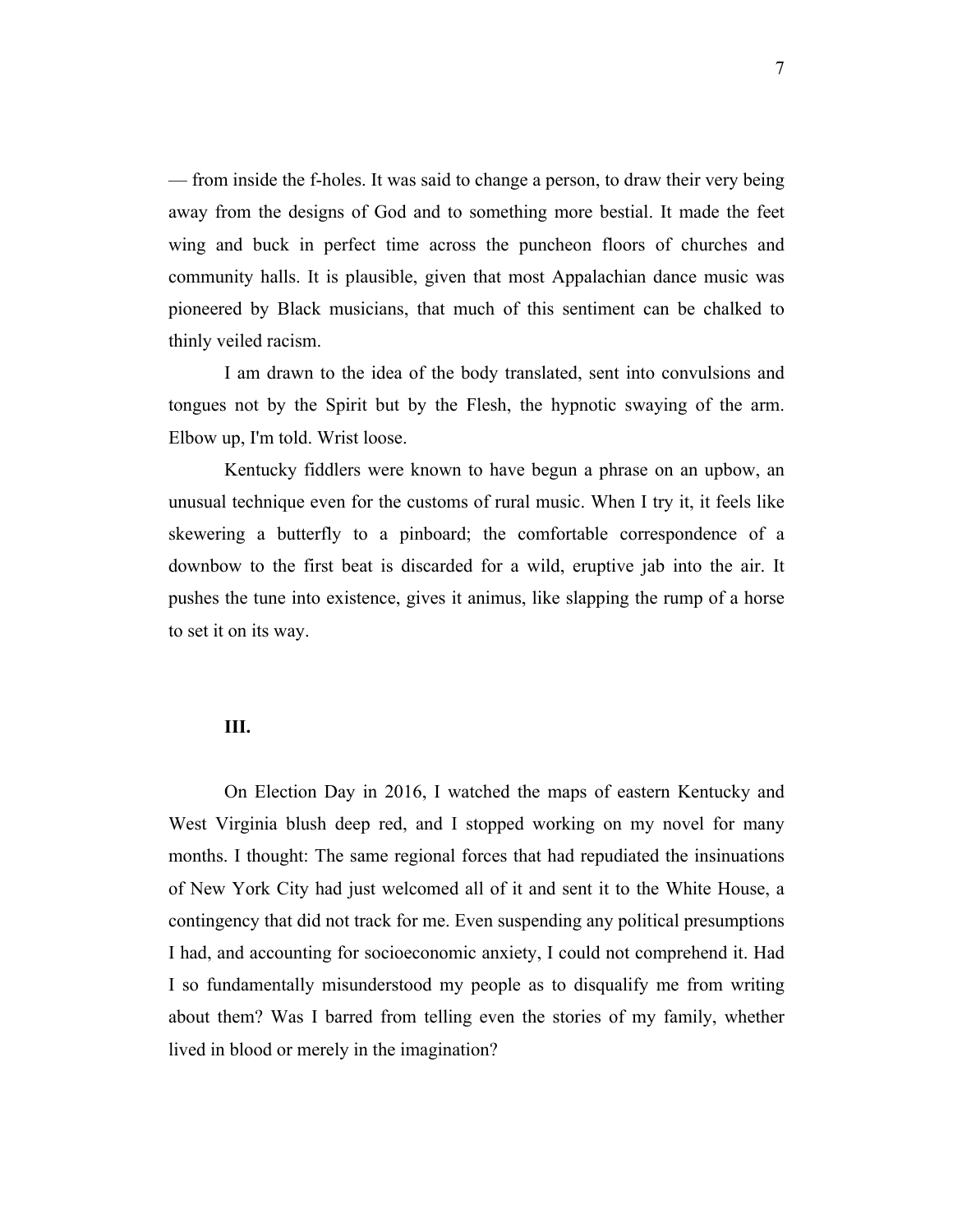**I.**

Kin never raised me on such stories; what I know that's verifiable, I know from documentation. His death certificate (cause: black lung); his draft card from 1917 (he never went over); and photographs, which progress from his youth expressed in grainy sepia tones to more sober, resolute images of him as a stooped, slender old man, who sometimes would lead my mother, a toddler, around the yard by a finger in search of persimmons. There is 8mm film footage of him, too, playing an archtop guitar in the blazing fingerpicking style of the area, derived from banjo players. Or at least I am nearly certain of this — the footage is silent, deafeningly so, and myth has a way of making one certain they have seen things, a reality wished and hoped for, almost desperately.

The stories passed to me by even his own children were steeped purely in Appalachian myth: The train that took him to Cleveland instead was a train he rode illicitly through the American West. A hobo's life. He supposedly even carried that archtop guitar with him, singing by campfire. The guitar, at least, still exists — a second cousin hung it on a wall.

# **II.**

Everything we love about traditional mountain and Southern music we owe to Black musicians. The modality, the de-emphasization of melody for rhythm, the ease with which lurid stories from the news are ripped from the headlines and fitted, immortally, into song. Countless tiny, homespun *Tristram Shandys* set to music, vessels for what frightened, vexed, and moved the people of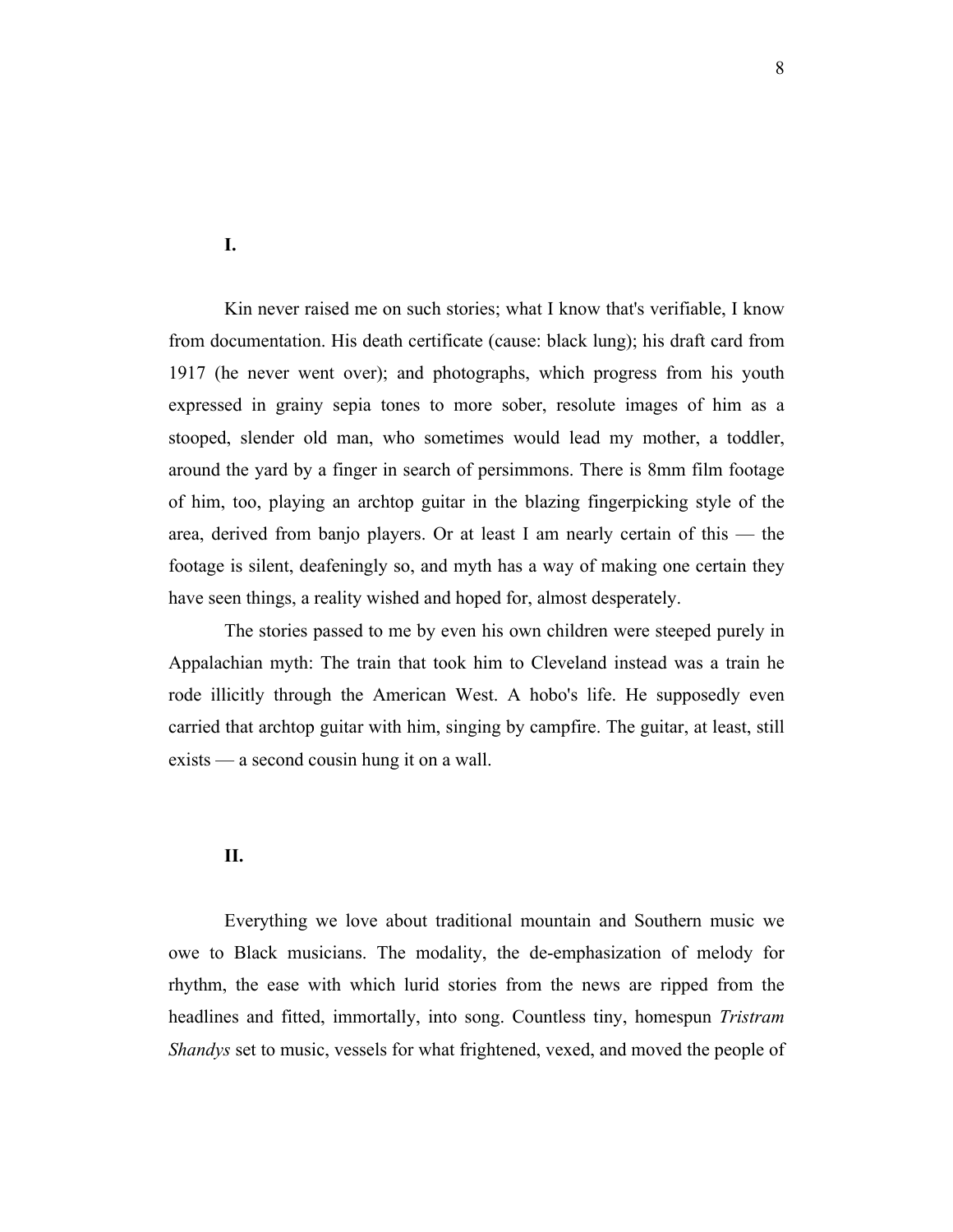a bygone time. Many playing styles, many verses, simply represented molecularized communities, isolated by geography, by race, by poverty. Or all of it. The corpus of music passed down to us can blend traditions, and often erases individuals — especially when curated, badly, by modern-day tastemakers — yet it collectivizes and hands to us something of the past, something to begin excavating.

Kentucky fiddler Ed Haley, who was blind and refused to record commercially because he feared being swindled as a result, learned everything he knew from now-nameless Black fiddlers. So did Dock Boggs, and Darley Fulks, and Ola Belle Reed. Haley recorded only on a consumer phonograph at home, recordings which themselves now sound almost lost to history. Yet in 2020, country star Tyler Childers, who grew up a half day's walk from Loretta Lynn's childhood home, recorded an album of traditional fiddle tunes, at least one sourced from Ed Haley. The title track, an original, decried police violence against the African-American community, and on the day of the album's release Childers released a video asking his listeners, largely white, largely supporters of then-President Trump, to wake up and let empathy take over. The album went straight to the top of Billboard's Folk chart.

#### **III.**

In such an information-saturated environment as ours, facts (or their standins) function collectively and as ubiquitously as the air we breathe. Whom do we consult when all the air looks, tastes, feels the same? We retreat to the familiar. We allow ourselves to be carried along, to take what we know of our family, our friends, and make what we will of it.

And so: The Cumberland River, which helped carve the Valley and whose source is just over the border in Virginia, flows through Bell County and Pineville